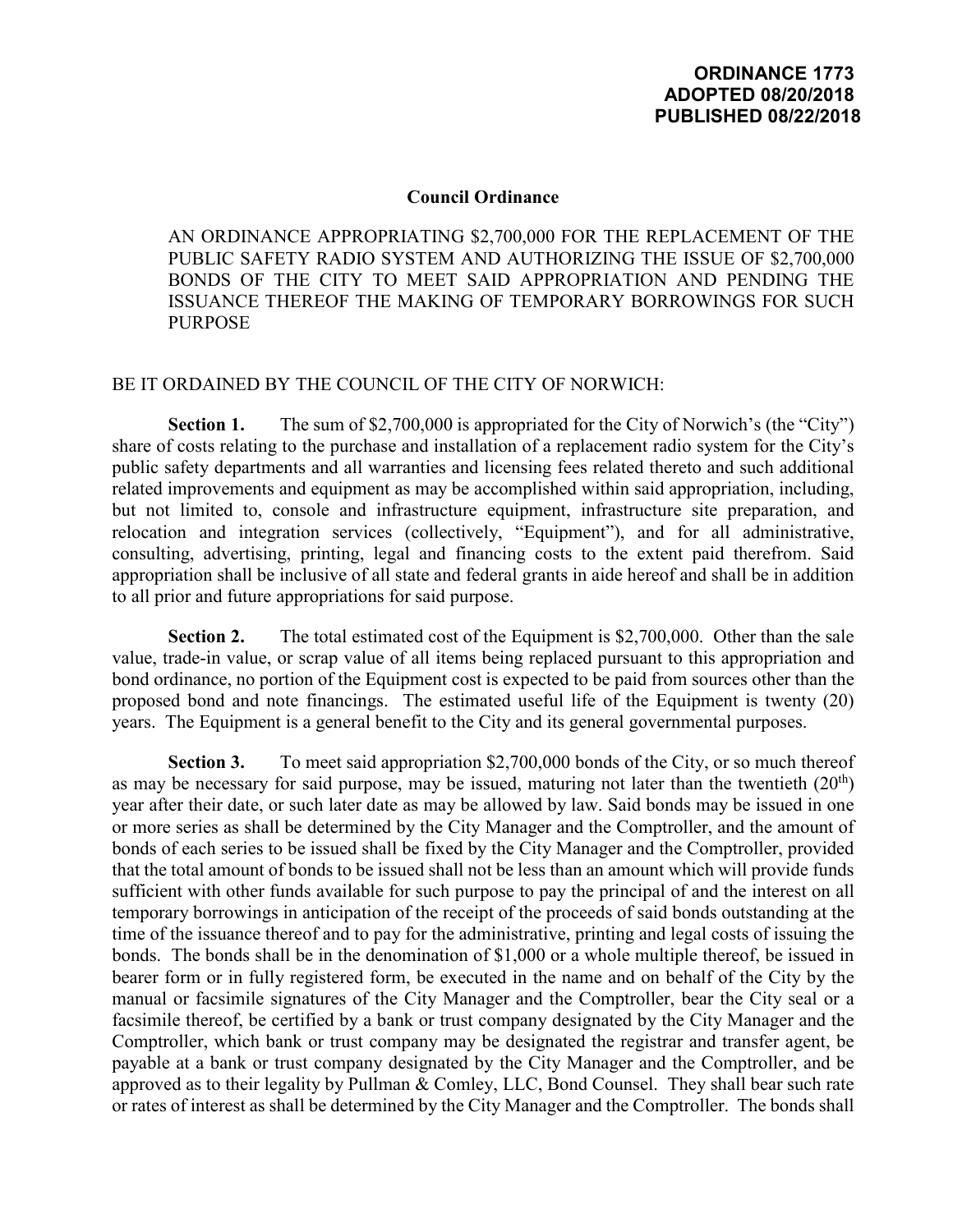be general obligations of the City and each of the bonds shall recite that every requirement of law relating to its issue has been duly complied with, that such bond is within every debt and other limit prescribed by law, that the full faith and credit of the City are pledged to the payment of the principal thereof and the interest thereon and shall be paid from property taxation to the extent not paid from other funds available for the payment thereof. The aggregate principal amount of the bonds, annual installments of principal, redemption provisions, if any, the date, time of issue and sale and other terms, details and particulars of such bonds, shall be determined by the City Manager and the Comptroller in accordance with the requirements of the General Statutes of Connecticut, as amended (the "Statutes"). In connection with the issuance of any bonds or notes authorized herein, the City may exercise any power delegated to municipalities pursuant to Section 7-370b of the Statutes, including the authority to enter into agreements managing interest rate risk. The City Manager and Comptroller, on behalf of the City, shall execute and deliver such reimbursement agreements, letter of credit agreement, credit facilities, remarketing, standby marketing agreements, standby bond purchase agreements, and any other commercially necessary or appropriate agreements which are necessary, appropriate or desirable in connection with or incidental to the sale and issuance of such bonds or notes.

**Section 4.** The issue of the bonds aforesaid and of all other bonds or notes of the City heretofore authorized but not yet issued, as of the effective date of this ordinance, would not cause the indebtedness of the City to exceed any debt limit calculated in accordance with law.

**Section 5.** Said bonds shall be sold by the City Manager and Comptroller in a competitive offering or by negotiation, in their discretion. If sold at competitive offering, the bonds shall be sold upon sealed proposals, auction or similar process, at not less than par and accrued interest on the basis of the lowest net or true interest cost to the City.

**Section 6.** The City Manager and the Comptroller are authorized to make temporary borrowings in anticipation of the receipt of the proceeds of any series of said bonds. Notes evidencing such borrowings shall be signed by the manual or facsimile signatures of the City Manager and the Comptroller, have the seal of the City or a facsimile thereof affixed, be payable at a bank or trust company designated by the City Manager and the Comptroller, be certified by a bank or trust company designated by the City Manager and the Comptroller pursuant to Section 7-373 of the Statutes, and be approved as to their legality by Pullman & Comley, LLC, Bond Counsel. They shall be issued with maturity dates which comply with the provisions of the Statutes governing the issuance of such notes, as the same may be amended from time to time. The notes shall be general obligations of the City and each of the notes shall recite that every requirement of law relating to its issue has been duly complied with, that such note is within every debt and other limit prescribed by law, that the full faith and credit of the City are pledged to the payment of the principal thereof and the interest thereon and shall be paid from property taxation to the extent not paid from other funds available for the payment thereof. The net interest cost on such notes, including renewals thereof, and the expense of preparing, issuing and marketing them, to the extent paid from the proceeds of such renewals or said bonds, shall be included as a cost of the Equipment. Upon the sale of said bonds the proceeds thereof, to the extent required, shalt be applied forthwith to the payment of the principal of and the interest on any such temporary borrowings then outstanding or shall be deposited with a bank or trust company in trust for such purpose.

**Section 7.** Resolution of Official Intent to Reimburse Expenditures with Borrowings. The City (the "Issuer") hereby expresses its official intent pursuant to  $\S1.150-2$  of the Federal Income Tax Regulations, Title 26 (the "Regulations"), to reimburse expenditures paid sixty days